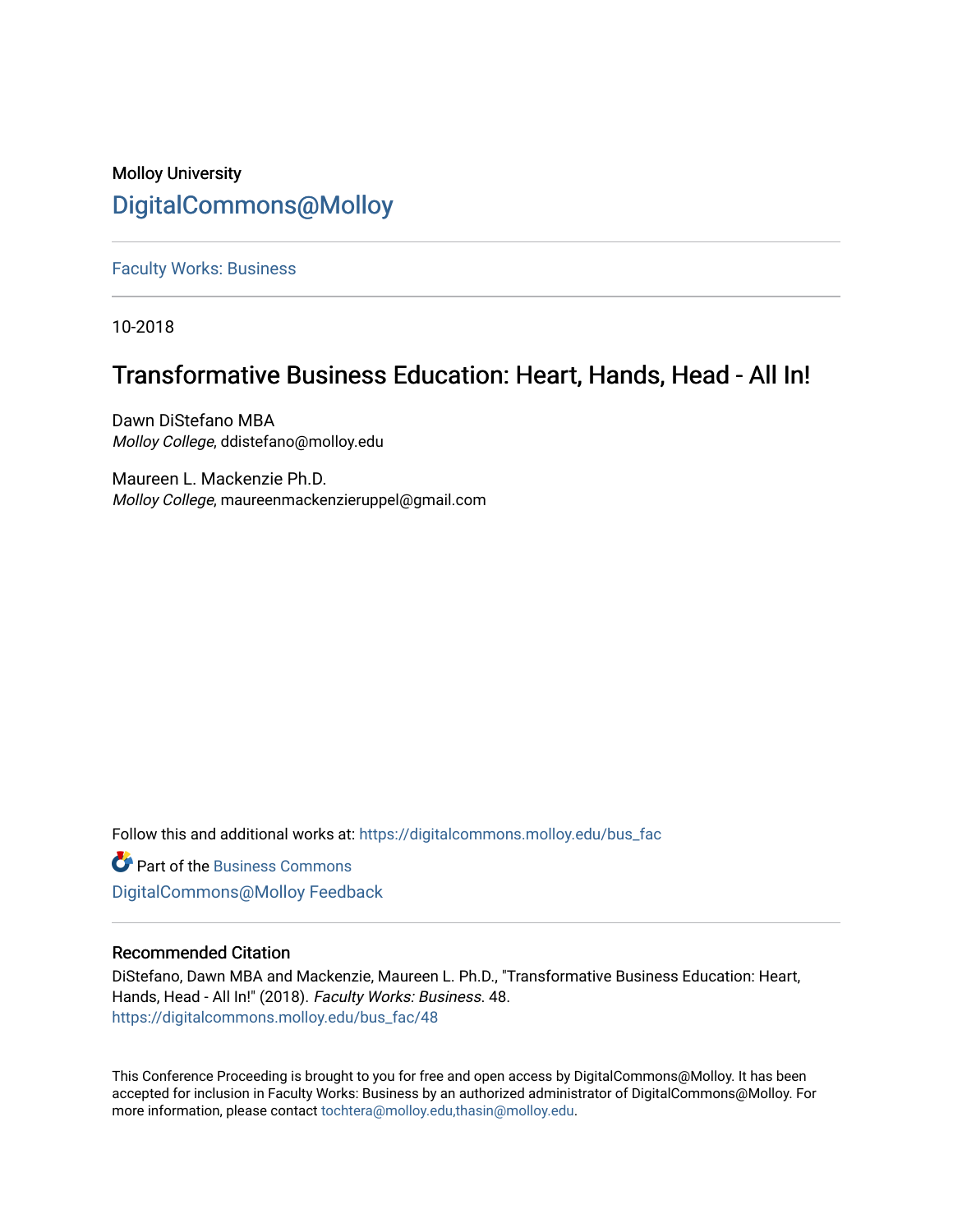# **Transformative Business Education: Heart, Hands, Head – All In!**

*Maureen L. Mackenzie Dawn DiStefano*

Molloy College, Division of Business Molloy College, Division of Business 1-516-323-3092 1-516-323-3096 *MMackenzie@Molloy.edu DDistefano@Molloy.edu*

1000 Hempstead Avenue, C-103 1000 Hempstead Avenue, C-103 Rockville Centre, New York 11571, USA Rockville Centre, New York 11571, USA

### *ABSTRACT*

This paper emerges from a pedagogical philosophy that business students should experience real-world problem solving that allow them to demonstrate evidence of learning and its application to the world of business. This paper builds the case that business education must lead the student toward a professional outcome where he or she can apply the knowledge and skills gained during the college journey so that he or she is prepared for all that is expected of the student as a business professional.

#### **Keywords**

Business education, social responsibility, pedagogical philosophy, pedagogy, capstone

#### **1 SHIFT IN EDUCATION**

There are many who believe formal education cannot replace professional experience. We suggest that education can accelerate experience when it is constructed with a strong goal in mind. Access to college emerged after WWII with the GI Bill. Access to education allowed a broader population to gain the credentials that would allow them to rise in positions of leadership that, perhaps in the past, were limited to more affluent families who could afford college (Bound & Turner, 2002; Stanley, 2003; Boyer, 1985).

The rise of community colleges further made higher education accessible and affordable (Karabel, 1972). The number of individuals who now had a college education was larger than ever before (Thayer, 2000). As the need for college increased, managers who had not earned the first undergraduate degree criticized the value of an education as limited to "book learning." The need for dedicated and balanced individuals that attain their business education should develop an 'engaging' managing style where it encourages practicing managers to learn from their own experience, insight, and analysis thereby building on the art of management through management education (Mintzberg, 2004).

## **2 PEDAGOGICAL PHILOSOPHY**

The educational journey for a Molloy College student provides not only preparation for a professional path, but also for participation as an educated citizen of the world. The result is a level of expertise in the student's chosen profession. The curriculum is about depth. The outcome is an individual who is professionally self-sufficient, yet has a yearning for continuous learning. A needed, yet independent, relationship between educational institutions and business institutions is a meaningful input and outcome (Eurlich, 1985; Godfrey et al., 2005).

#### **3 THE MAYOR'S CHALLENGE**

The Bloomberg Philanthropies' Mayors Challenge is an initiative created by Mayor Michael Bloomberg to aid today's U.S. city leaders to develop innovative ideas to confront and mitigate today's toughest problems with community expertise (Bloomberg Philanthropies, 2017).

#### **4 DEVELOPING CAPSTONE EXPERIENCE**

Initially clients were identified that mirrored the process established by Mayor Michael Bloomberg in 2012 when the "Mayor's Challenge" was created. Mayors of Long Island villages offered the students the opportunity to work on a problem that 'fit' into the Mayor's Challenge design of: Vision, Implementation, Impact, and Replicability. After a number of semesters, the need to expand the client-base allowed government agencies and ultimately not-for-profit organizations to become clients. These past five years have allowed the Molloy Division of Business to create a capstone experience that meets the overall learning objectives of both the undergraduate and graduate business programs.